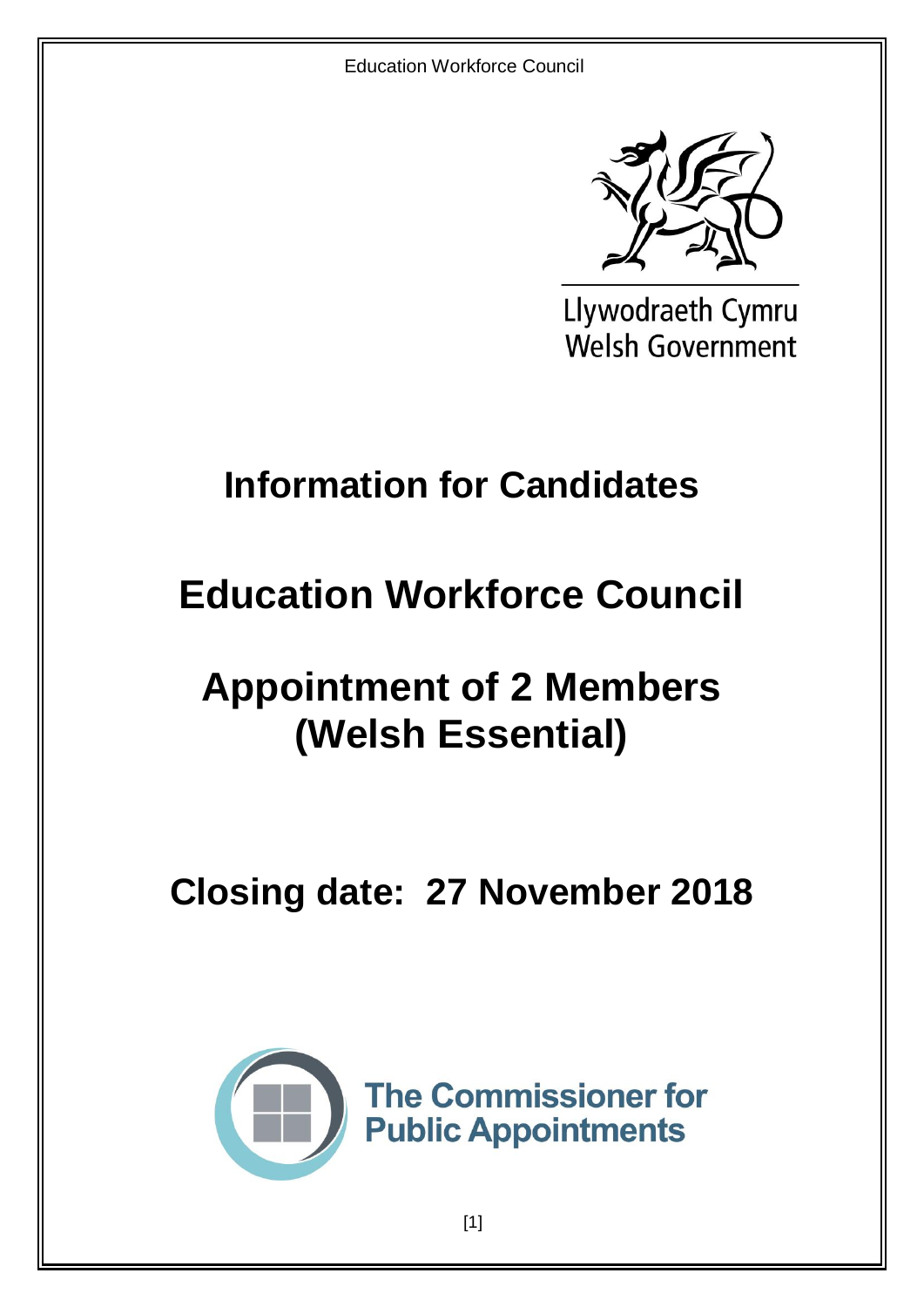**Contents**

**Making an Application**

**Annex A: The role of Members**

**Annex B: The role and responsibilities of the Education Workforce Council**

**Annex C: The selection process**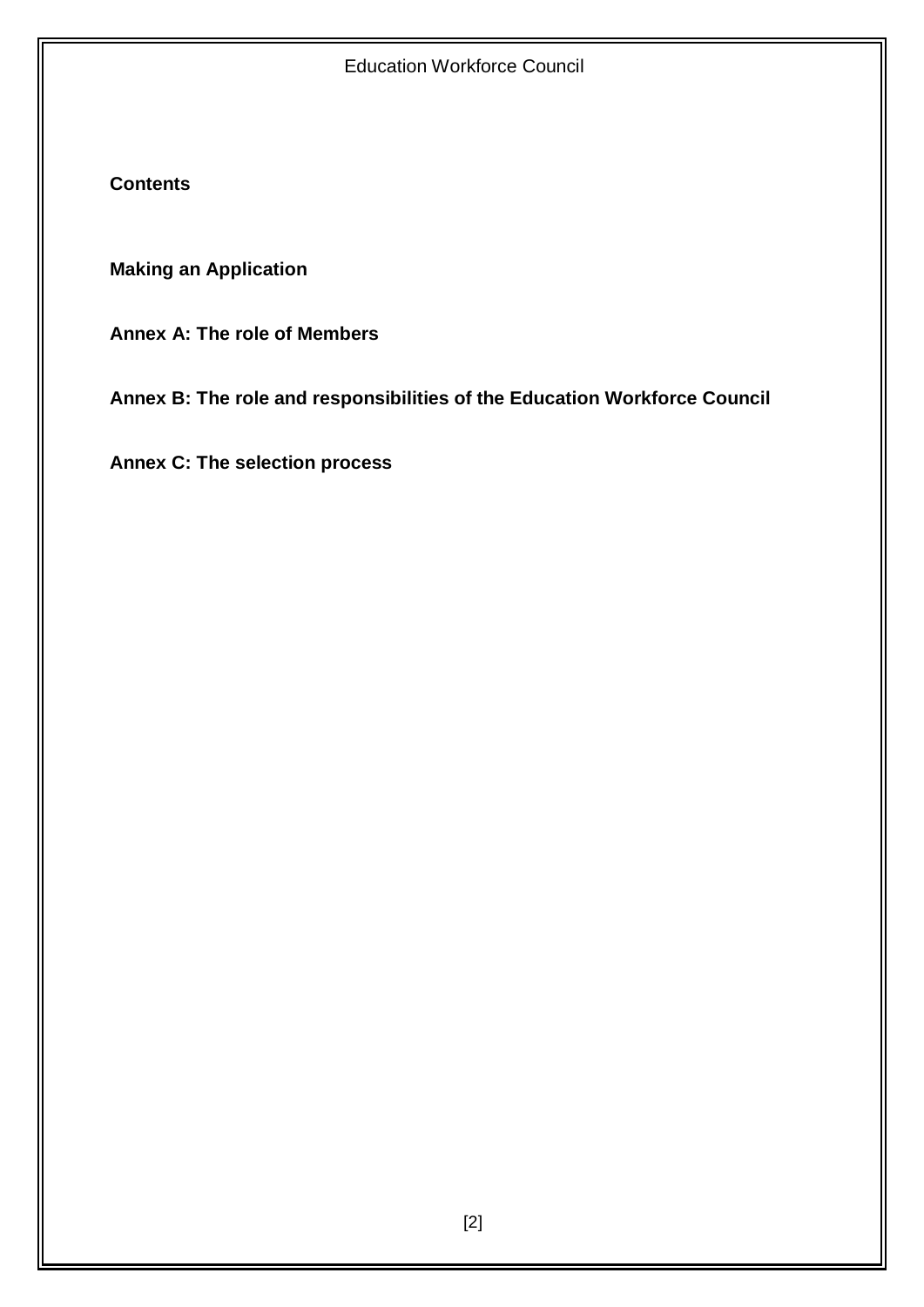# **Making an application**

Thank you for your interest in the appointment of members to the Education Workforce Council (EWC). The attached Annexes provide details on the role of the members and the person specification, the role and responsibilities of the EWC and the selection process.

To make an application please visit the Welsh Government public appointment website here [https://cymru-wales.tal.net/vx/lang-en-GB/mobile-0/appcentre-3/brand-](https://cymru-wales.tal.net/vx/lang-en-GB/mobile-0/appcentre-3/brand-2/candidate/jobboard/vacancy/7/adv/)[2/candidate/jobboard/vacancy/7/adv/.](https://cymru-wales.tal.net/vx/lang-en-GB/mobile-0/appcentre-3/brand-2/candidate/jobboard/vacancy/7/adv/)

To apply for this role, click on the vacancy and click on 'Apply' at the bottom left hand corner. The first time you apply for a post, you will need to complete a registration form for the Welsh Government's online application system. You will only need to register once, and you will be able to keep yourself updated on the progress of your application, and any other applications you make, via your registered account.

Once you've registered, you'll be able to access the application form. To apply you will need to upload a personal statement and CV to the 'Reasons for applying' section of the online application form.

#### **Personal Statement**

The personal statement is your opportunity to demonstrate how you meet each of the criteria set out in the person specification. How you choose to present the information is up to you. However, you should aim to provide detailed examples that demonstrate how your knowledge and experience matches each of the criteria, and which describe what your role was in achieving a specific result. It will also benefit the selection panel if you can be clear which particular evidence you provide relates to which criteria. Providing separate paragraphs in relation to each criterion is common practice.

Please limit your personal statement to two pages. Your application may be rejected if you exceed this limit.

## **CV**

Please ensure your CV includes brief details of your current or most recent post and the dates you occupied this role. Please identify any past or present Ministerial appointments.

#### **Indicative timetable**

| Closing date: | 27 November 2018   |
|---------------|--------------------|
| Shortlisting: | 30 November 2018   |
| Interviews:   | 7 & 8 January 2019 |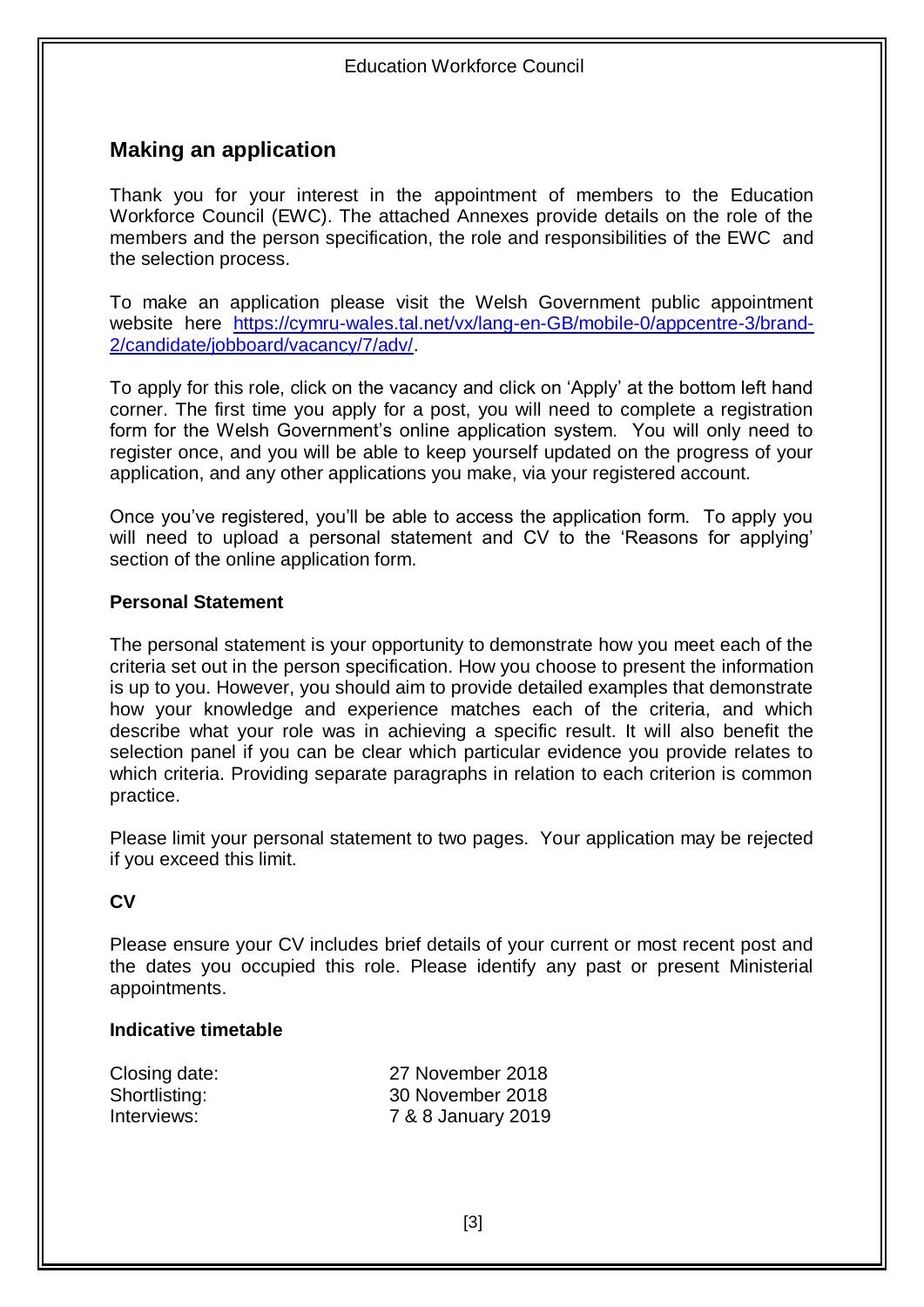## **Diversity Statement**

The Welsh Government believes that public bodies should have board members who reflect Welsh society - people from all walks of life - to help them understand people's needs and make better decisions. This is why the Welsh Government is encouraging a wide and diverse range of individuals to apply for appointments to public bodies. Applications are particularly welcome from all under-represented groups including women, people under 30 years of age, black, Asian and minority ethnic people, disabled people, lesbian, gay, bisexual and transgender people.

#### **Guaranteed Interview Scheme - Positive about Disability**

The Welsh Government operates a Positive about Disabled People scheme and welcome applications from people with disabilities. The scheme guarantees an interview to disabled people if they meet the minimum criteria for the post. The application form also enables you to detail any specific needs or equipment that you may need if invited to attend an interview.

#### **Contacts:**

For further information regarding the selection process, please contact:

Public Appointments

Email: [publicappointments@gov.wales](mailto:publicappointments@gov.wales)

For further information regarding the role of the Education Workforce Council and the role of Members, please contact Nick Srdic on:

Tel: 03000 253973 Email: [Nick.Srdic@gov.wales](mailto:Nick.Srdic@gov.wales)

If you need any further assistance in applying for this role, please contact the Public Appointments Unit on [publicappointments@gov.wales.](mailto:publicappointments@gov.wales)

For further information about Public Appointments in Wales, please visit [www.gov.wales/publicappointments.](http://www.gov.wales/publicappointments)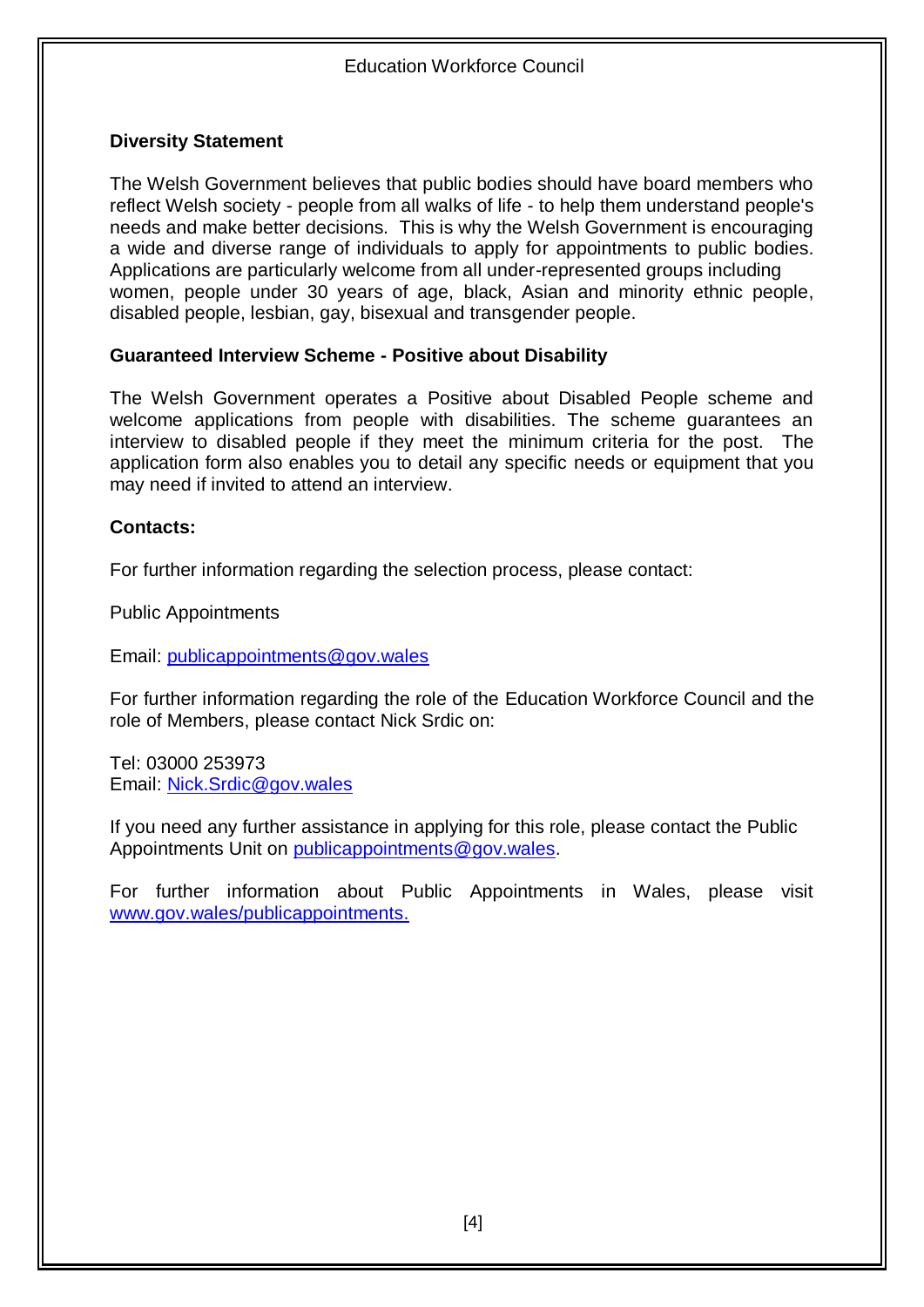## **Annex A**

### **Appointment of Members to the Education Workforce Council (EWC)**

#### **Role Description**

Members of the EWC will be expected to:

- ensure that high standards of administration and decision making are observed at all times;
- establish the overall strategic direction of the EWC by means of oversight of the production of the Strategic Plan;
- oversee the delivery of planned results by monitoring performance against agreed strategic objectives and targets;
- ensure that the EWC does not exceed its powers or functions, whether defined in statute or otherwise, or through any limitations on incurring expenditure set out in any Welsh Government financial terms and conditions. Members are normally advised on these matters by the Council's Chief Executive and its legal advisers;
- respect the collective decisions and policies of EWC in the public arena. Members espouse the principle of collegiality and recognise that decisions with which they disagree have been made by a majority of the EWC.
- posess an understanding of the principles of good governance.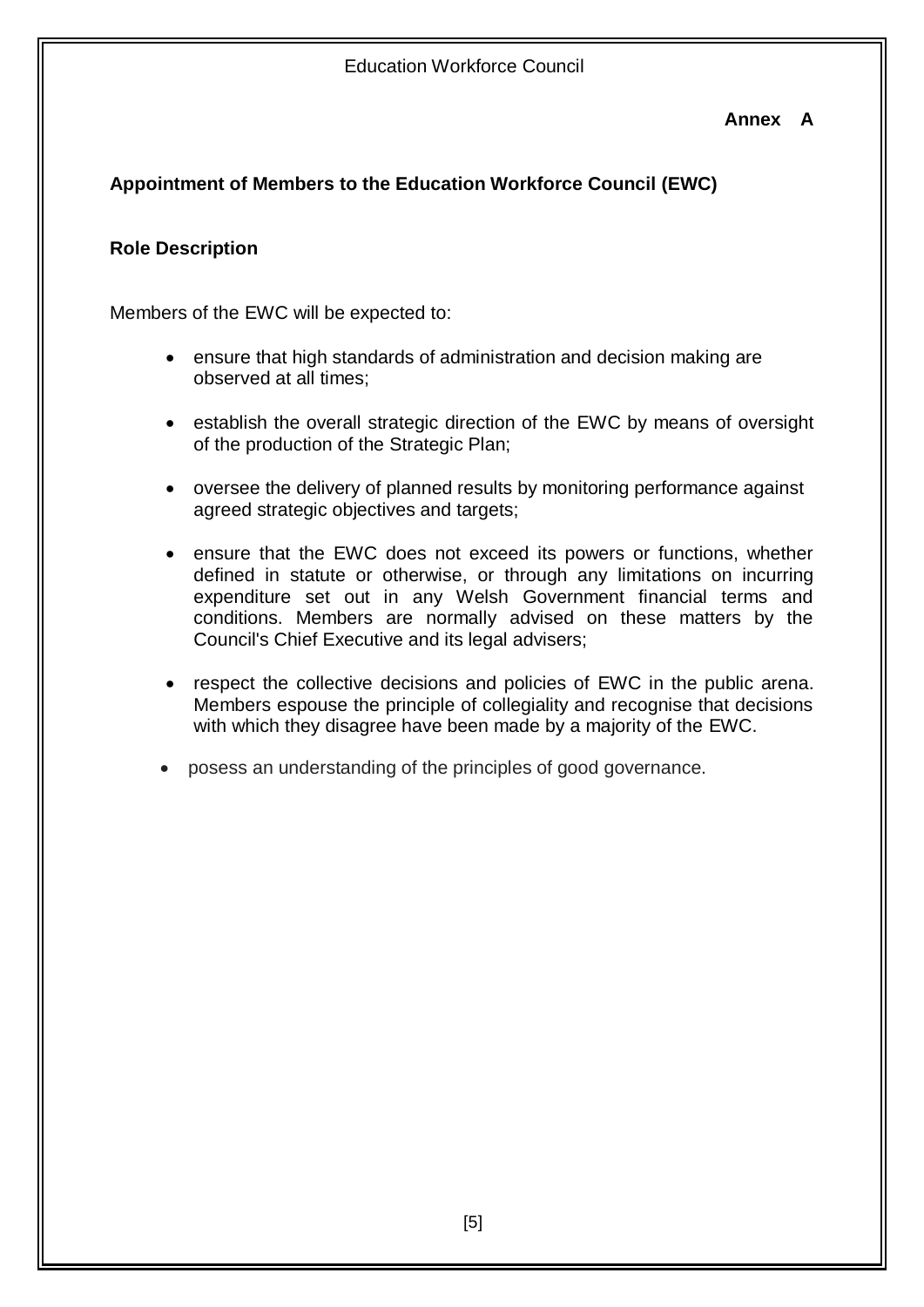## **Person Specification**

The successful candidate will:

1. have a clear understanding of matters relating to Welsh education and to the objectives of the EWC;

2. have an understanding of the importance and benefits of the professional registration and regulation of the wider education workforce;

3. demonstrate a clear understanding of the functions and strategic objectives of the EWC, and the priorities of its stakeholders;

4. regularly attend, prepare fully for and participate actively in meetings;

5. read, digest and analyse complex documents and contribute to discussions at a strategic level;

6. communicate effectively, display the ability to listen, influence and challenge constructively;

7. contribute to decision making by exercising sound judgement;

8. build effective relationships and work effectively as part of a team;

9. demonstrate a clear understanding of and commitment to equality issues and challenge discriminatory practices;

10. demonstrate a commitment to EWC's *Welsh Language Standards*;

11. demonstrate a commitment to *Nolan's 'Seven Principles of Public Life'* and the additional three principles outlined in *"The Conduct of Members" (Principles) (Wales) Order 2001;* (set out under paragraph 4);

12. comply with the EWC's *Code of Conduct & Best Practice for Members*;

13. as specified in 3(5) Schedule 1 of *the Education (Wales) Act 2014*, act as an individual and not as a representative of any organisation or body to which they belong, nor any person, organisation or body that nominated them.

14. An understanding of the principles of good governance.

#### **Welsh language skills**

The Welsh Government acknowledges the importance of developing and growing bilingual capabilities in public appointments in Wales, and welcomes applications from candidates who demonstrate their capability to work in both English and Welsh.

**Welsh language skills - Essential**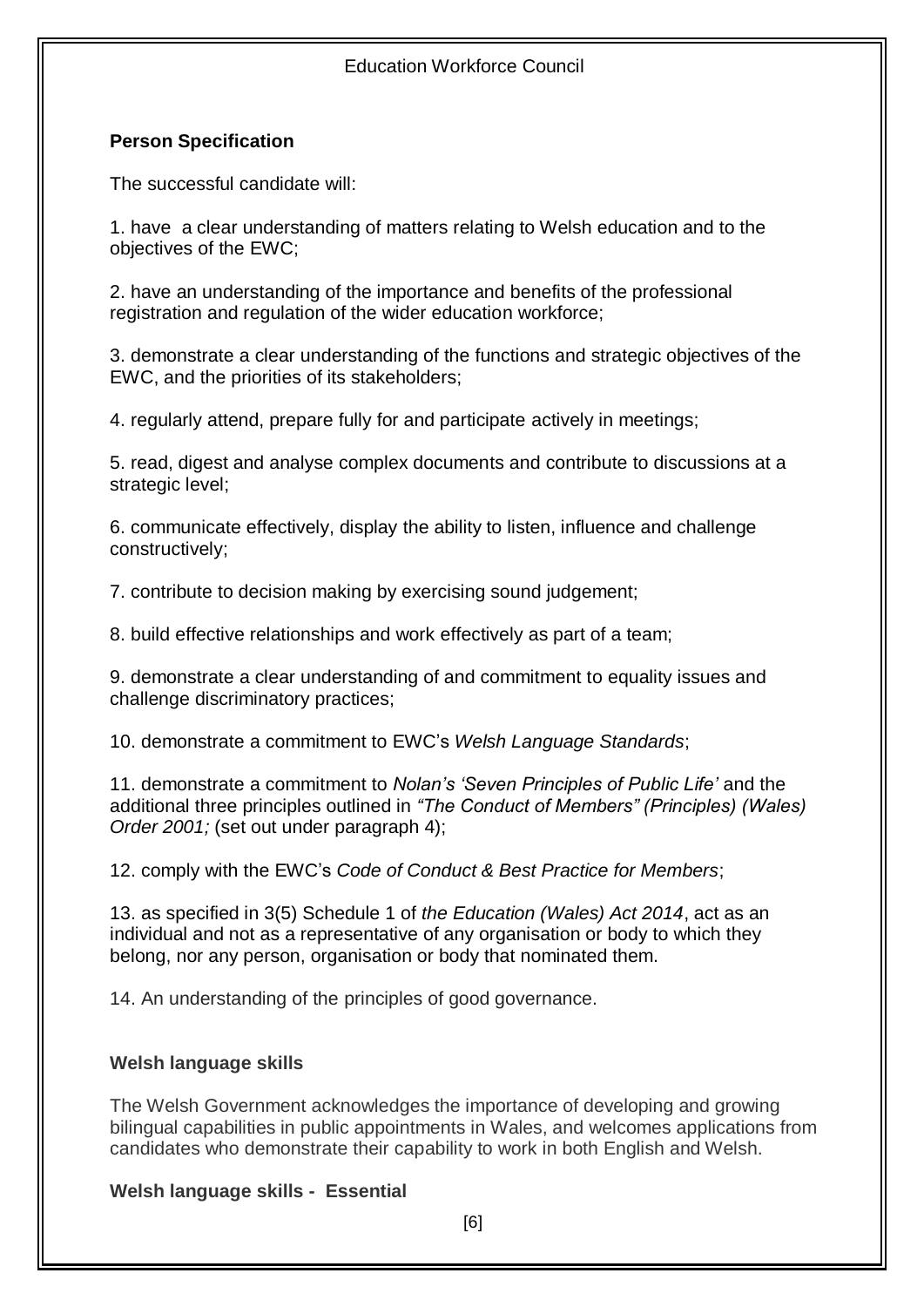All candidates should be persons who conduct themselves at all times in a manner that will maintain public confidence.

In particular, candidates are required to declare whether they are aware of anything in their private or professional life that would be an embarrassment to themselves or to the Welsh Government if it became known in the event of appointment.

### **Eligibility**

In order to comply with the requirements of the Education Workforce Council (Appointments and Membership) (Wales) Regulations 2014 which govern appointments to the EWC:

No candidate will be eligible for appointment if:

- (a) the person is barred from regulated activity relating to children within the meaning of section 3(2) of the Safeguarding Vulnerable Groups Act 2006;
- (b) the person is prohibited from teaching by virtue of a direction under section 142(1)(a) of the Education Act 2002;
- (c) the person is prohibited from being employed as a teacher by virtue of a prohibition order under section 141B of the Education Act 2002;
- (d) a disciplinary order is made in respect of the person under Schedule 2 to the 1998 Act by virtue of which the person becomes ineligible for registration under section 3 of the 1998 Act;
- (e) a disciplinary order is made in respect of the person under section 26 of the 2014 Act by virtue of which the person becomes ineligible for registration under section 9 of the 2014 Act;
- (f) the person is disqualified from being employed as a teacher in any school by virtue of an order made—

(i) by an Independent Schools Tribunal under section 470 of the 1996 Act, or

(ii) by the Secretary of State or the Welsh Ministers under section 471 of the 1996 Act; or

(g) the person is ineligible for registration as a teacher, or disqualified from being a teacher in any school or further education institution in another part of the United Kingdom.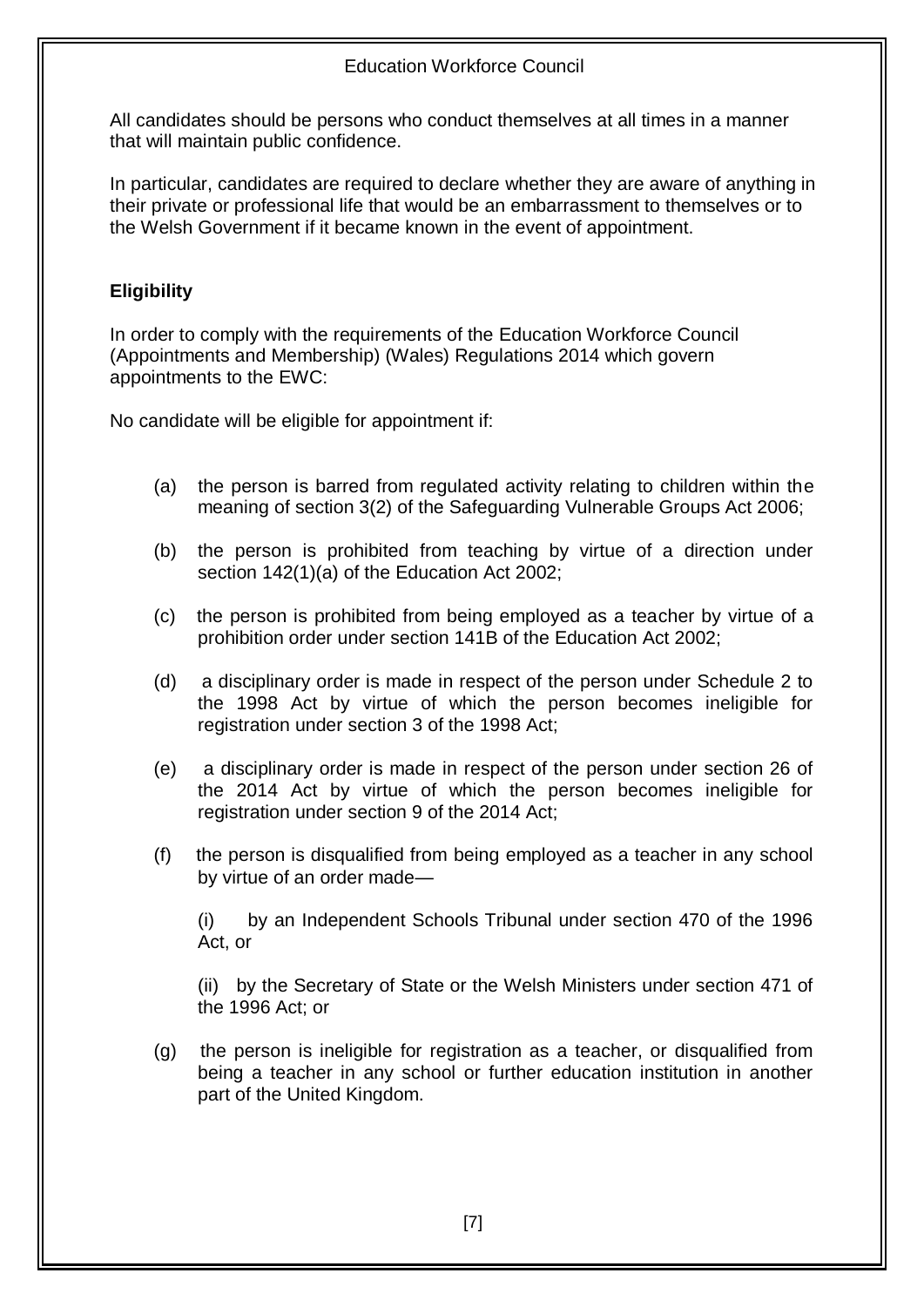|                          | <b>Education Workforce Council</b>                                                                                                                              |
|--------------------------|-----------------------------------------------------------------------------------------------------------------------------------------------------------------|
| Key facts about the post |                                                                                                                                                                 |
| Location:                | Meetings will be held in and around Cardiff.                                                                                                                    |
| Time Commitment:         | A time commitment of up to 12 days per annum on<br>EWC business will typically be required.                                                                     |
| Tenure of office:        | Appointments to the Council will be for a period of<br>4 years and will start on 1 April 2019 and end on 31<br>March 2023.                                      |
| Remuneration:            | Members will not be paid for their services but will<br>be reimbursed for travelling, subsistence and other<br>expenses related to their membership of the EWC. |

The EWC will make its own decision on reimbursement of costs incurred for employers of Council members engaged in Council business. Typically, an employer may claim the daily supply cover rate, depending on the member's employment.

In the case of a self-employed member, the Council may reimburse any loss of earnings incurred whilst on Council business, capped at the equivalent supply cover daily rate. Evidence of employment status – and of the actual loss incurred - will need to be provided to support any claim. The rate paid for such reimbursement will be set by the Council. Any such amounts will be paid via the Council's payroll system, and will be net of any statutory deductions.

Accountability: Members are appointed by the Cabinet Secretary for Education and are accountable to the Cabinet Secretary for Education, via the Chair, for carrying out their duties and for their performance.

#### **Terms of Appointment**

Appointments will be made by the Cabinet Secretary for Education.

#### **Conflict of Interests**

You should particularly note the requirement for you to declare any private interests which may, or may be perceived to, conflict with the role and responsibilities as a member of The Education Workforce Council including any business interests and positions of authority outside of the role in the Council.

If appointed, members must declare these interests and seek confirmation from the Chair of the Council that no conflict has arisen and if it is appropriate for them to remain a board member.

#### **Standards in public life**

You will be expected to demonstrate high standards of corporate and personal conduct. All successful candidates will be asked to subscribe to the Code of Conduct for Board Members of Public Bodies, you can access this document at: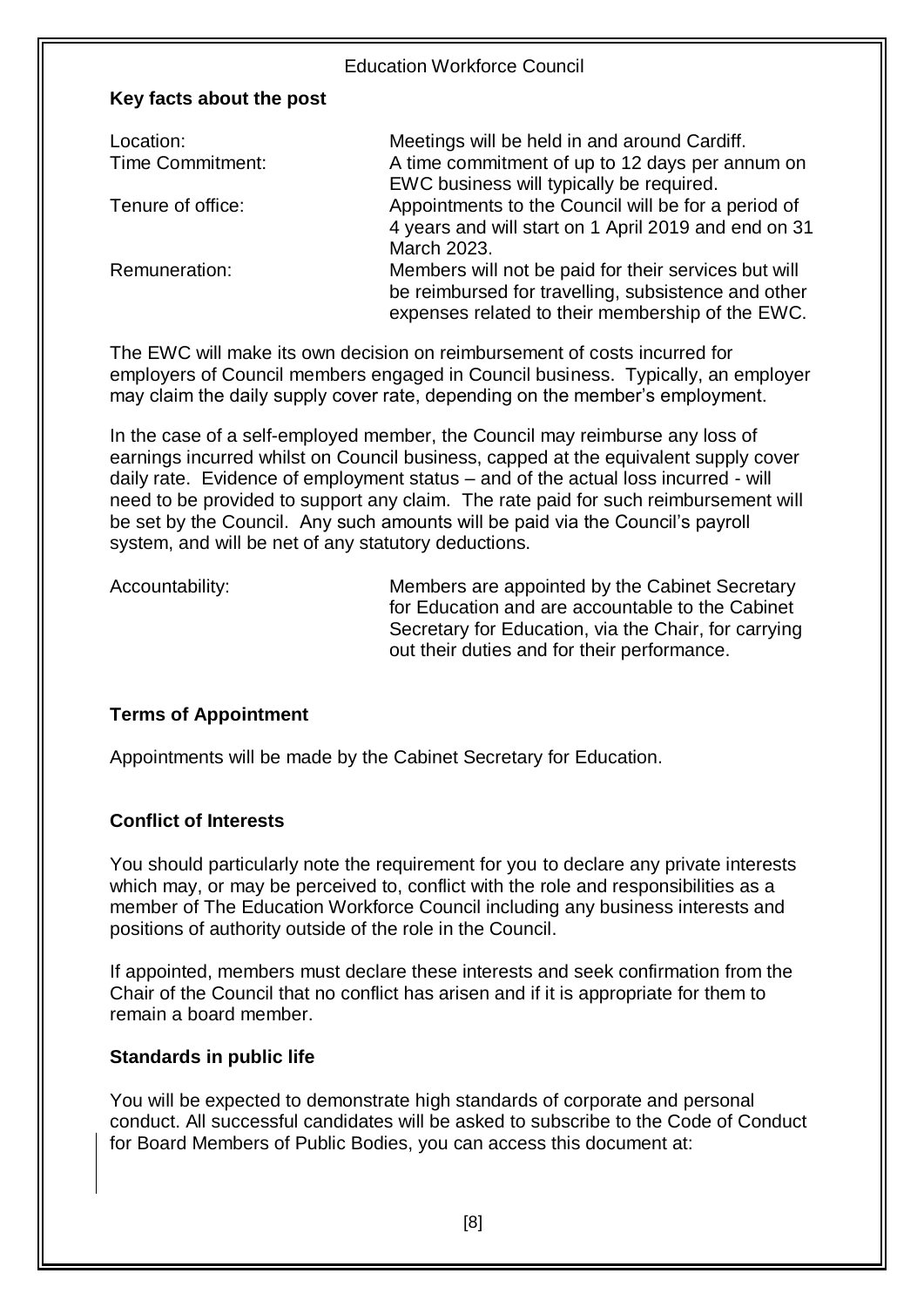[http://www.bl.uk/aboutus/governance/blboard/Board%20Code%20of%20Practice%2](http://www.bl.uk/aboutus/governance/blboard/Board%20Code%20of%20Practice%202011.pdf) [02011.pdf](http://www.bl.uk/aboutus/governance/blboard/Board%20Code%20of%20Practice%202011.pdf)

### **Assistance for members with disabilities**

Every effort will be made to provide any support reasonably requested by members to assist them in fulfilling their duties within EWC.

### **Induction Training**

Successful candidates will be required to attend an induction training session and the first Council meeting of their term which will take place on 11 and 12 April 2019.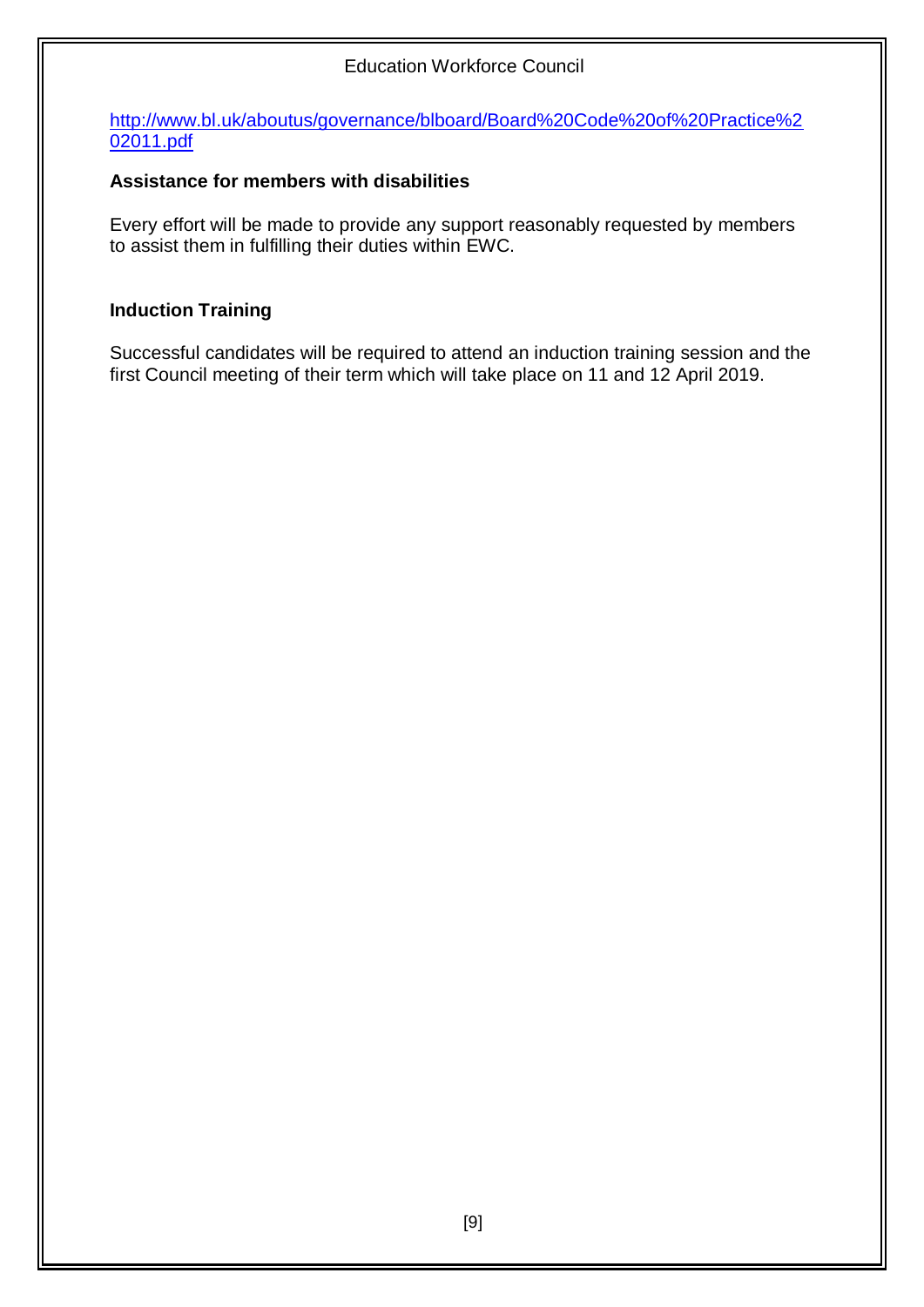# **Annex B**

# **The role and responsibilities of The Education Workforce Council**

# **Background**

The Education Workforce Council (EWC) is the independent regulator in Wales for teachers and support staff in maintained schools and Further Education settings, as well as youth and youth support workers and people involved in work-based learning.

Under the Education (Wales) Act 2014, the principal aims and functions of the Council are to:

- contribute to improving the standards of teaching and the quality of learning in Wales;
- maintain and improve standards of professional conduct amongst teachers and others who support teaching and learning in Wales;
- safeguard the interests of learners, parents and the public and maintain public trust and confidence in the education workforce.

The Council is responsible for:

- establishing and maintaining a Register of Education Practitioners;
- maintaining a Code of Professional Conduct and Practice for the education workforce;
- investigating and hearing allegations of unacceptable professional conduct, serious professional incompetence or relevant criminal offences that might call into question a registered practitioner's fitness to practise;
- accrediting programmes of initial teacher education and monitoring their compliance with national criteria;
- providing advice to the Welsh Government and others on matters related to the education workforce and teaching and learning;
- monitoring Induction and hearing Induction appeals (where applicable) for teachers;
- promoting careers in the education workforce;
- undertaking specific work in relation to teaching and learning at the request of the Welsh Government.

The EWC is funded by practitioner registration fees, but receives grant funding from the Welsh Government for the following activities undertaken on its behalf: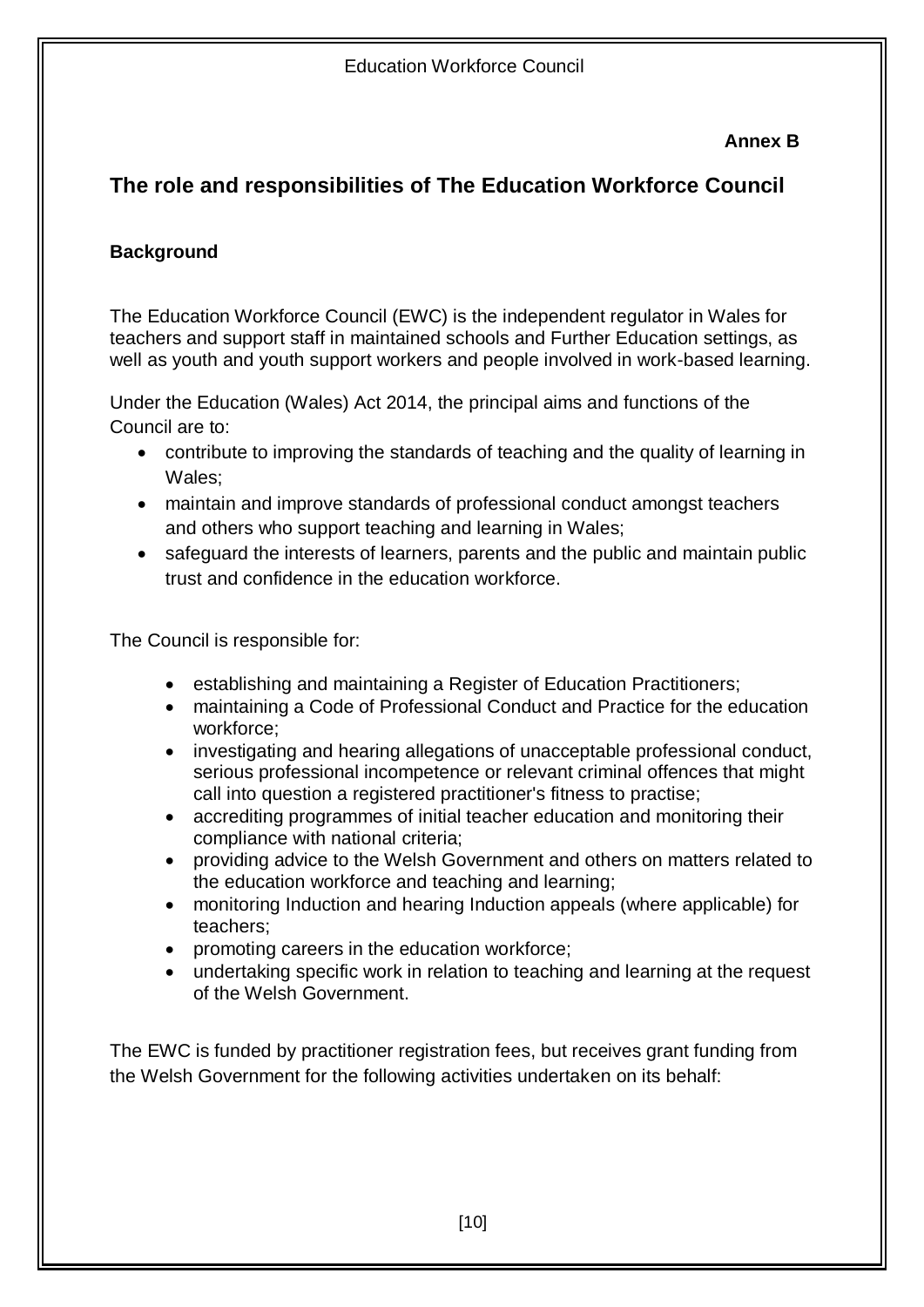- administering the award of Qualified Teacher Status (QTS);
- administering funding, tracking and recording arrangements for Induction, the Masters in Educational Practice (MEP), and Early Professional Development (EPD);
- developing and hosting the Professional Learning Passport;
- hearing Induction appeals and the issuing of Induction certificates; and
- accrediting programmes of initial teacher education.

## **Members**

The Education Workforce Council has 14 members. Seven members are directly appointed through the Welsh Government public appointments system and seven members are appointed following nomination from a range of stakeholders listed in the Schedule of the Education Workforce Council (Appointments and Membership) (Wales) Regulations 2014 (as amended). Council members are appointed for a period of four years. The Council sets the strategic direction for the EWC, and is responsible for its governance.

The EWC will elect a Chair from its membership.

## **Secretariat**

Secretariat support for the Board is provided by the EWC itself.

The Council will have a number of standing committees that will comprise Council members. The name of each committee will be decided by the Council.

Further information on the 'Education Workforce Council' work can be obtained by emailing [ewc.enquires@gov.wales](mailto:ewc.enquires@gov.wales) or by visiting [www.ewc.wales.](http://www.ewc.wales/)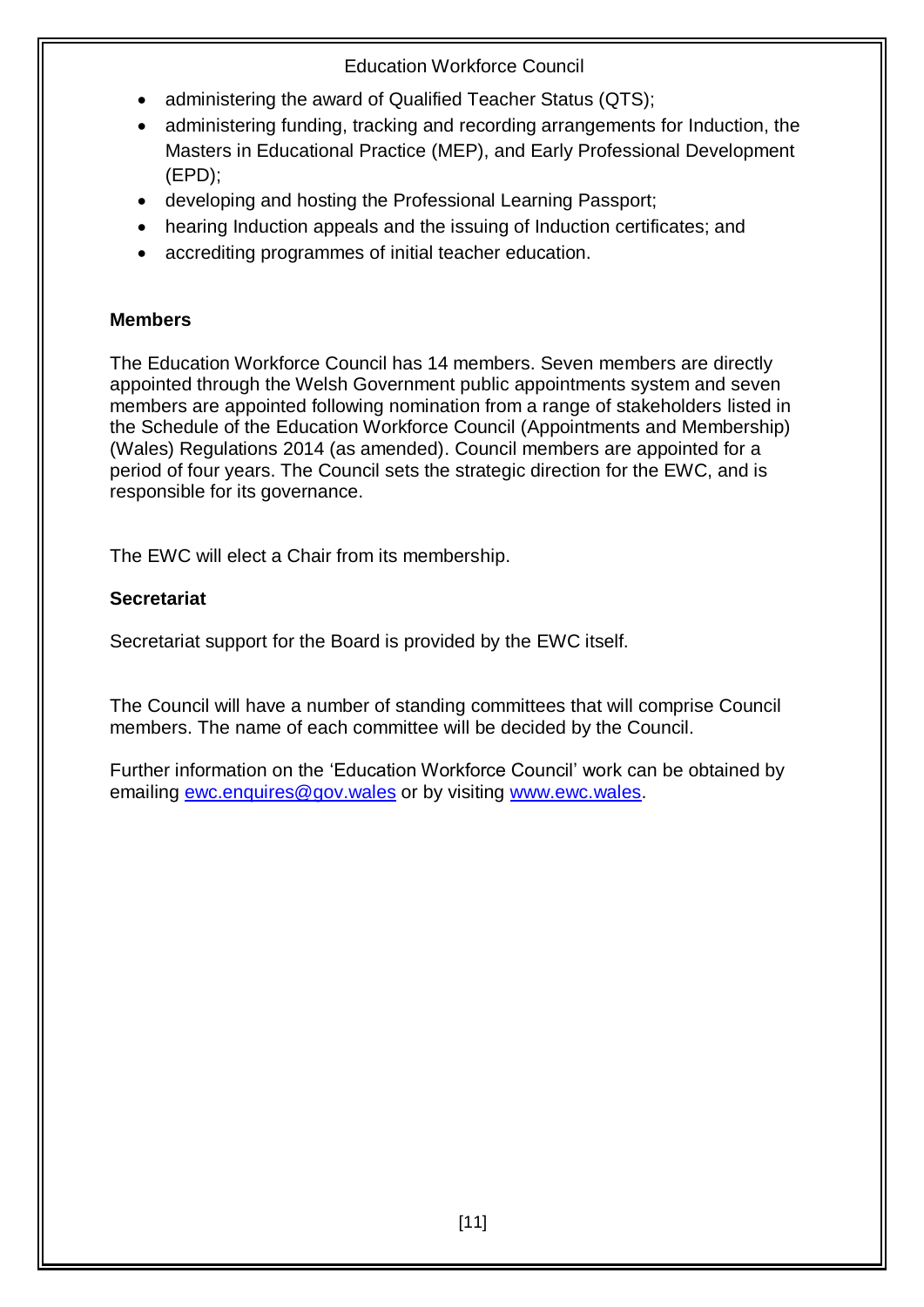## **Annex C**

# **The selection process**

The interview panel will assess candidates' CVs and personal statements to determine who it believes best meet the criteria for the role, and who will be invited to interview. The panel will rely only on the information you provide in your CV and statement to assess whether you have the skills and experience required. Please ensure that you provide evidence to support how you meet all of the essential criteria.

The closing date for applications is 27th November 2018. Application forms received after this date will not be considered. It is expected that interviews will be held in January 2019.

The selection panel will be chaired by Steve Vincent, Deputy Director, Schools Effectiveness Division, Welsh Government and will also comprise Angela Jardine, Chair EWC and Dr Sue Davies as an Independent Panel Member.

We anticipate that during December 2018 the panel will have decided who will be invited for interview in January 2019.

The panel will select for interview only the strongest applicants who it feels have demonstrated that they best meet the criteria set out in the person specification. However, if you have applied under the guaranteed interview scheme and you meet the minimum essential criteria for the post, then you will also be invited for interview.

You will receive email communication from the Appoint system to let you know whether or not you have been invited to be interviewed. It is our intention that interviews will take place in Cardiff.

If invited to interview, the panel will question you about your skills and experience, asking specific questions to assess whether you meet the criteria set out for the post.

Candidates who the panel believe are 'appointable', will be recommended to the Cabinet Secretary of Education who will make the final decision. The Cabinet Secretary may choose to meet with appointable candidates before making a decision. If she does, she will meet all candidates and in the presence of the panel chair or their nominated representative. There will be a time gap between interview and a final appointment decision being made. Candidates who have been interviewed will be kept informed of progress.

If you are successful, you will receive a letter appointing you as a member of the Council, which will confirm the terms on which the appointment is offered.